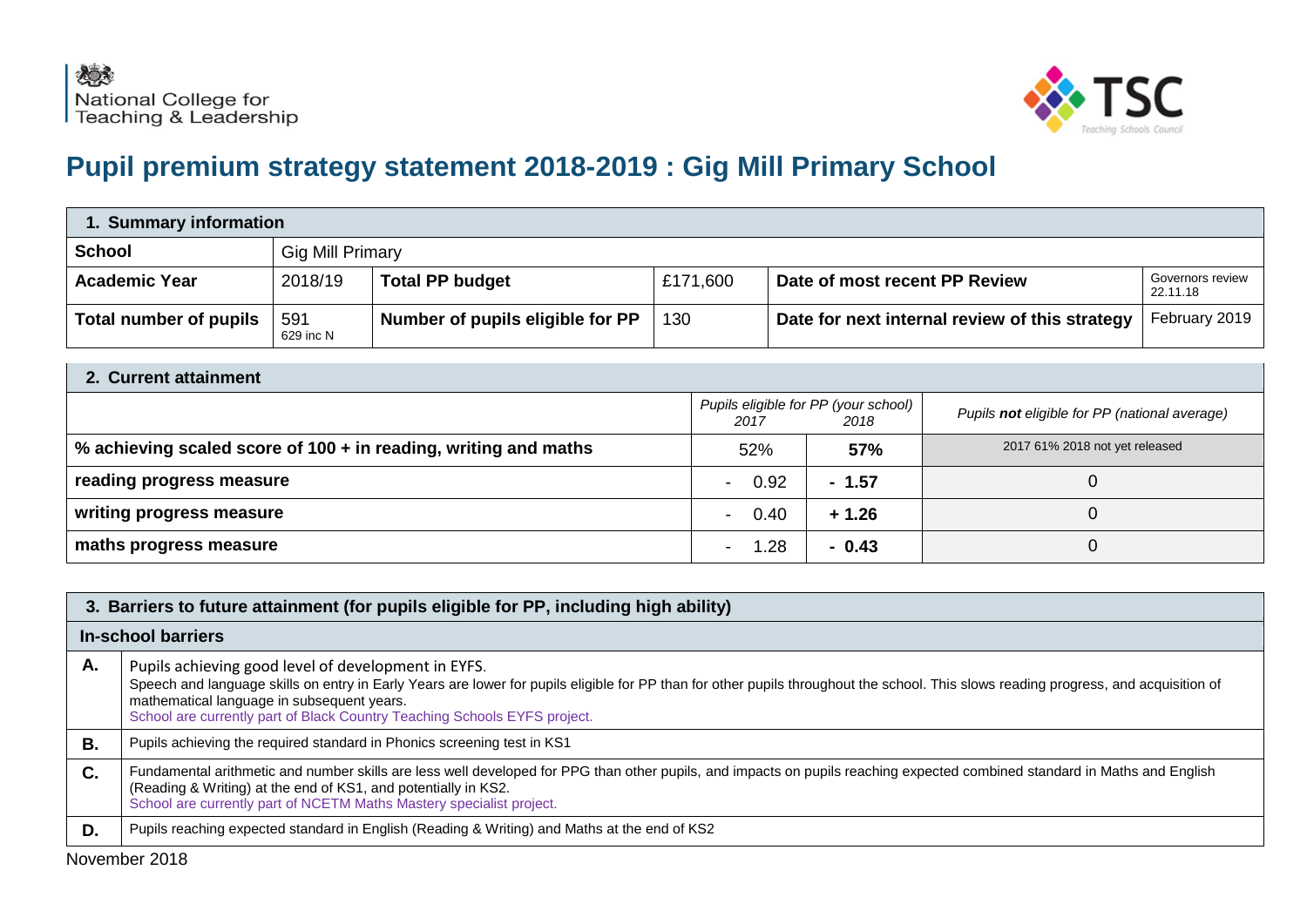|           | Middle ability pupils who are eligible for PP are meeting 1/3 or 2/3 of expected standards, but not all three measures in statutory assessment tests outcomes.<br>Pupils achieving Level 2A at KS1 are converting to the new measure of EXS at KS2, though not all pupils eligible to PP meet national expectation of GDS based on prior attainment<br>groups of 'higher prior attainment band'. |                                                                                                                                                                                                                                                                                                                                                                                                                                                                                                                                |  |  |  |
|-----------|--------------------------------------------------------------------------------------------------------------------------------------------------------------------------------------------------------------------------------------------------------------------------------------------------------------------------------------------------------------------------------------------------|--------------------------------------------------------------------------------------------------------------------------------------------------------------------------------------------------------------------------------------------------------------------------------------------------------------------------------------------------------------------------------------------------------------------------------------------------------------------------------------------------------------------------------|--|--|--|
| Е.        | Increased need for pastoral / mental health / self esteem support for individuals                                                                                                                                                                                                                                                                                                                |                                                                                                                                                                                                                                                                                                                                                                                                                                                                                                                                |  |  |  |
|           | <b>External barriers</b> (issues which also require action outside school, such as low attendance rates)                                                                                                                                                                                                                                                                                         |                                                                                                                                                                                                                                                                                                                                                                                                                                                                                                                                |  |  |  |
| F         | Whilst attendance rates for pupils eligible for PP have improved significantly over time (from 91.7% to 94.33%), this remains below the target for all children of 96%.<br>This reduces their school hours and causes them to fall behind on average. Persistent absentees                                                                                                                       |                                                                                                                                                                                                                                                                                                                                                                                                                                                                                                                                |  |  |  |
| G         | Home environment factors where families require Early Intervention / parenting support / budgetary support in order to access support from relevant services eg housing / health /<br>children's centre / children's services. Families supported, including                                                                                                                                     |                                                                                                                                                                                                                                                                                                                                                                                                                                                                                                                                |  |  |  |
|           | 4. Desired outcomes                                                                                                                                                                                                                                                                                                                                                                              |                                                                                                                                                                                                                                                                                                                                                                                                                                                                                                                                |  |  |  |
|           | Desired outcomes and how they will be measured                                                                                                                                                                                                                                                                                                                                                   | Success criteria                                                                                                                                                                                                                                                                                                                                                                                                                                                                                                               |  |  |  |
| A.        | Improve acquisition of language for pupils eligible for FSM in Reception class.<br>Improve acquisition of mathematical language for FSM in Reception class.                                                                                                                                                                                                                                      | Pupils eligible for FSM in Reception class make rapid progress by the end<br>of the year so that all pupils eligible for PP meet age related expectations,<br>or making accelerated progress towards age related expectations.<br>Aim to achieve good level of development                                                                                                                                                                                                                                                     |  |  |  |
| <b>B.</b> | Improve phonic knowledge and experiences in EYFS and Year 1 to ensure that children meet<br>requirements for phonic screening check in Year 1.<br>Quality first teaching, and targeted interventions in Phonics and Reading if required for pupils eligible for<br><b>PP</b>                                                                                                                     | Pupils eligible for PP in Year 1 classes make rapid progress by the end of<br>the year so that all pupils eligible for PP and are making accelerated<br>progress towards or meet required standard in Phonics screening test.                                                                                                                                                                                                                                                                                                  |  |  |  |
| C.        | Improve Pupils reaching expected standard in English (Reading & Writing) and Maths at the end of KS1.<br>Improve arithmetic and number skills for PPG compared to other pupils in EYFS and across KS1 in order<br>to impact on percentage of pupils reaching the expected combined KS1 standard in English (Reading &<br>Writing) and Maths                                                      | Pupils eligible for PP in Reception, Year 1 and Year 2 classes make rapid<br>progress. By the end of the year all pupils eligible for PP make<br>accelerated progress towards to age related expectations with majority<br>achieving the expected standard in KS1 for Reading, Writing and Maths.                                                                                                                                                                                                                              |  |  |  |
| D.        | Improve percentage of pupils reaching combined expected standard in English (Reading & Writing) and<br>Maths at the end of KS2<br>Middle ability pupils who are eligible for PP meet 2/3 or 3/3/ of expected standards.<br>Higher rates of progress across KS2 for middle attaining pupils (2A) eligible for PP in the high prior<br>attainment band                                             | Middle attainers eligible for PP targeted for combined measure across Key<br>Stage 2 in maths, reading and writing. Interventions in any of 3 areas are<br>successful to support improved combined outcomes in KS2.<br>Pupils eligible for PP identified as high ability make as much progress as<br>'other' pupils identified as high ability, across Key Stage 2 in maths,<br>reading and writing. Measured in Y4, 5 and 6 by teacher assessments and<br>successful moderation practices established across the SLP cluster. |  |  |  |
| Е<br>G    | Access to in school support for pastoral care / mental health / self esteem.<br>Access to Early Intervention / parenting support / through TAFs and swift signposting to relevant services<br>eg housing / health / children's centre / children's services to support children and families.                                                                                                    | Mentorlink, peer mentor and JASS programmes and individual school<br>support for pastoral support are successful in supporting the school's<br>impact on wellbeing and self-esteem.<br>Increased parental engagement through Achievement for All EEF project                                                                                                                                                                                                                                                                   |  |  |  |
| F         | Increased attendance rates for pupils eligible for PP.<br>Pupils in Year 3 improve attendance from 94.5% to more than 95%, pupils in Year 6 improve attendance<br>from 94% to at least 95%,                                                                                                                                                                                                      | Overall PP attendance (2017-2018 94.43%) improves to above 95% and<br>more in line with 'other' pupils nationally.<br>Maintain reduction in the number of persistent absentees among pupils<br>eligible for PP to below 10%.<br>(2017 IDSR PA 11.3% reduced to 7.5%)                                                                                                                                                                                                                                                           |  |  |  |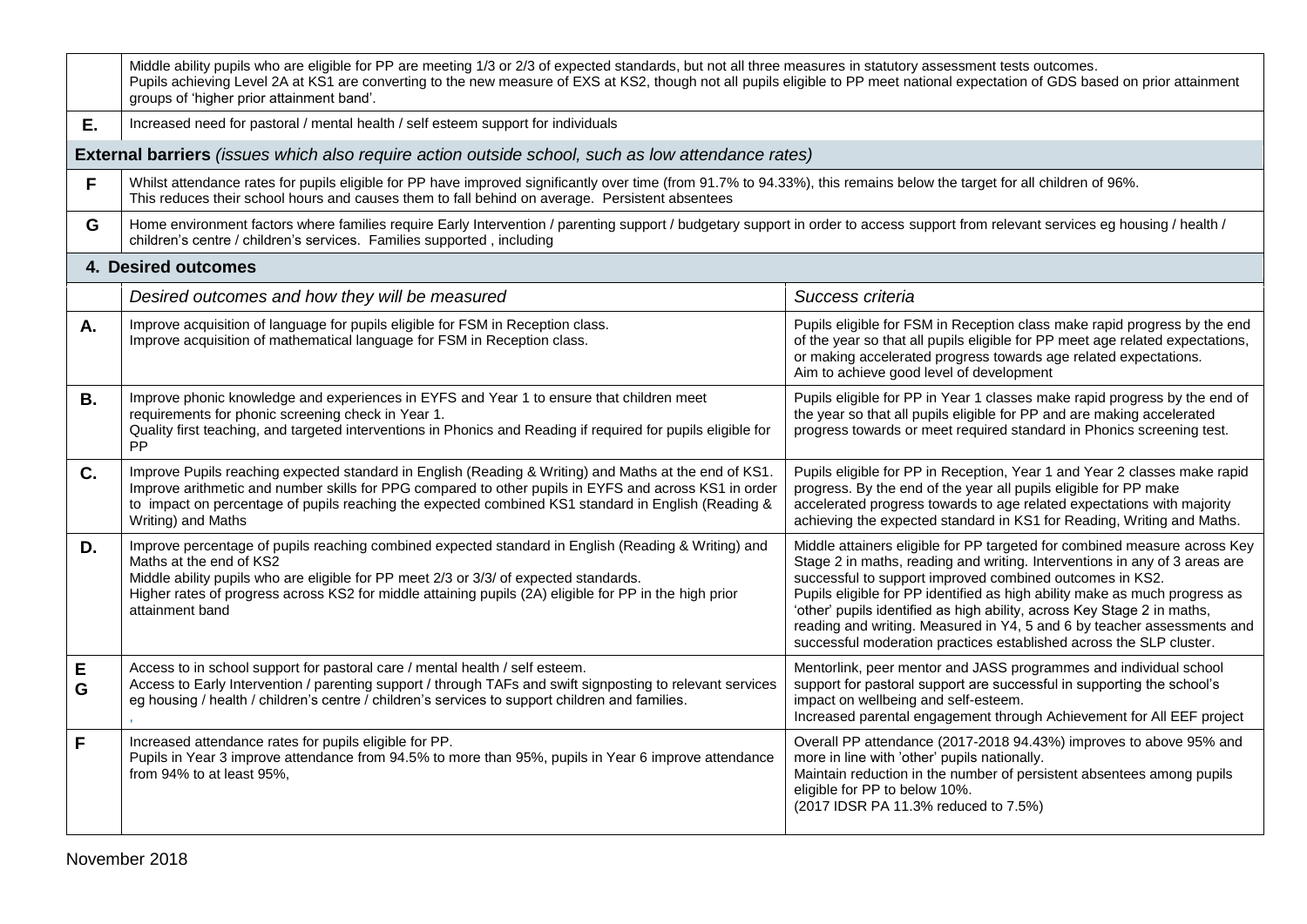## **5. Planned expenditure 2018/19**

The headings below demonstrate how school is using the pupil premium to improve classroom pedagogy, provide targeted support and support whole school strategies.

## **i. Quality of teaching for all Desired outcome Chosen action / approach What is the evidence and rationale for this choice? How will you ensure it is implemented well? Staff lead When will you review implementation?** Improved attainment in Reading, Writing and Maths **Quality first teaching**  Induction of new teaching staff joining Gig Mill. Changes to middle leaders, including English and curriculum teams. Specialist Maths Mastery specialist teacher support / coaching Consistent approaches across school to ensure that good practice is embedded, and that quality first teaching is in place for all classes. *EEF research shows that a collaborative approach to learning has a positive impact on standards for low cost. Mixed ability groupings contribute to learning across the curriculum, and develop their strengths as well as learning from more able peers.* Regular and rigorous monitoring – learning walks, book trawls, lesson observations, pupil progress meetings, data scrutiny. INSET and staff meetings to focus on pedagogy across subjects areas – eg questioning,variation. School leaders Maths Team English Team **Termly** Governors school improvement QLA Analysis of KS2 papers identifies the following areas: Reading - SPAG vocabulary **Maths** In order to tackle lower attainment accurate diagnosis of difficulties informs interventions. *EEF research shows that providing regular personalised feedback to pupils on their next steps provides high impact on learning for a low cost.* Improved attainment for for mid attaining pupils. (\*new definition KS1) Improved progress in Reading for mid overall pupils eligible for PP from KS1 to KS2 Impact on overall R W M See above Targeted pupils in flexible groupings Staff training on • **questioning** • growth mindset • mastery approaches Investing in CPD on pedagogy which will help all pupils. *Highly effective teaching has a greater impact on disadvantaged pupils. (Sutton Trust) Many different evidence sources, e.g. EEF Toolkit suggest high quality feedback is an effective way to improve attainment, and it is suitable as an approach that we can embed across the school.* Use INSET days and staff meetings to deliver training. Lessons from training embedded in practice and school feedback policy. Termly Pupil progress meetings Deputy Head Assistant **Heads** Classteachers **Termly** Governors school improvement October 2018 Jan 2019 April 2019 Improved oral language skills in Reception Staff training on language development. Kinetic letters implemented 2018-19 in EYFS. Knowledge Enhancement days for teaching staff and TA team EYFS staff in Nursery and Reception to implement approaches for EYFS and EYFS and EYFS and EYFS and EYFS are the EYFS and EYFS are the EYFS and EYFS are the EY Recommendation to use Speech & Language progress Tools for assessment purposes. School are currently part of Cohort 2 Black Country Teaching Schools EYFS project: Cohort 1 shows impact on GLD outcomes 2018. External SLE and QA planned into programme. Project selected using evidence of effectiveness. External QA visits and moderation termly. ECERS audit (Autumn1) and end of project. EYFS governor visits SLE and **EYFS** advisor. EYFS Maths lead September 2018 October 2018 February 2019 **Total budgeted cost** | £50,160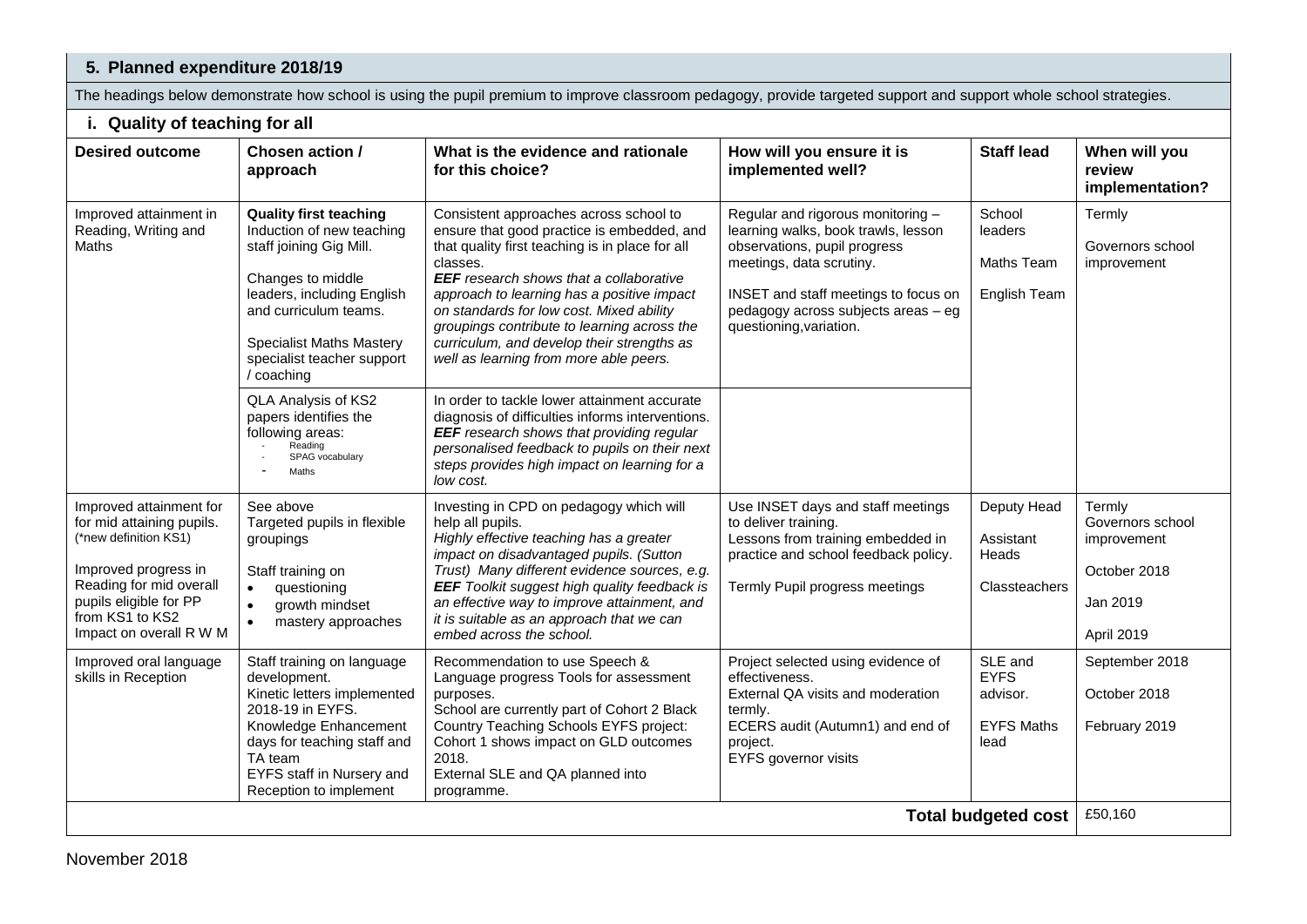| ii. Targeted support                                                                  |                                                                                                                                                     |                                                                                                                                                                                                                                                  |                                                                                                                                                                                                                     |                                                                                   |                                            |  |
|---------------------------------------------------------------------------------------|-----------------------------------------------------------------------------------------------------------------------------------------------------|--------------------------------------------------------------------------------------------------------------------------------------------------------------------------------------------------------------------------------------------------|---------------------------------------------------------------------------------------------------------------------------------------------------------------------------------------------------------------------|-----------------------------------------------------------------------------------|--------------------------------------------|--|
| <b>Desired outcome</b>                                                                | <b>Chosen</b><br>action/approach                                                                                                                    | What is the evidence and<br>rationale for this choice?                                                                                                                                                                                           | How will you ensure it is<br>implemented well?                                                                                                                                                                      | <b>Staff lead</b>                                                                 | When will you<br>review<br>implementation? |  |
| Pupils access a range of<br>pastoral, family, and<br>academic support as<br>required. | Key pupil premium posts in<br>school<br><b>Assistant Head</b><br>Attendance<br>Family pastoral support                                              | Successful whole school approaches, high<br>expectations and strong leadership is<br>impacting on pupil premium progress over<br>time.<br>EEF & Sutton Trust evidence.                                                                           | Impact on pupils regularly monitored<br>through school improvement plan<br>priority, leadership activities,<br>governors committee.                                                                                 | Head<br>Inclusion<br>leader<br>Pastoral lead                                      | Half termly                                |  |
| Improved attendance<br>and punctuality of PP<br>pupils                                | First day response<br>Weekly attendance<br>monitoring followed up by<br>appropriate actions - letter,<br>phone calls, meetings,<br>referral to EIS. | Research shows that poor attendance and<br>punctuality and or punctuality has a<br>significant negative impact on a child's<br>chances of succeeding at school.<br>Good attendance will ensure that a child has<br>every opportunity to achieve. | Revised attendance policy with<br>advice from EIS. Weekly attendance<br>monitorina.<br>Tracking of individual children.<br>Triggers for phone calls / letters /<br>meetings from school.<br>Monthly tracking by SLT | Head<br>Assistant<br>Head<br>Attendance &<br>Parental<br>liaison                  | Weekly<br>Monthly<br>Half termly           |  |
| Improved attainment in<br>Reading                                                     | Research based targeted<br>interventions:<br>ECAR: daily<br>FFT: 3 times weekly<br>BRP: 3 times weekly                                              | 1:1 instruction is one of the most effective<br>interventions for struggling readers.<br>Daily readers: school programme                                                                                                                         | Trained and experienced TAs and<br>teacher deliver time limited<br>programmes.                                                                                                                                      | Inclusion<br>leader<br><b>ECAR</b><br>teacher<br>FFT/BRP<br>Teaching<br>assistant | Half termly<br>Pupil progress<br>meetings  |  |
| Improved attainment in<br>Reading                                                     | Achievement for all:<br>The school is part of an<br>EEF project linked to the<br>University of Manchester<br>Targeted support in Year 6             | Programme selected using evidence of<br>effectiveness. (During programme changed<br>from R,W,M to R only.)<br>Achievement for all - final term of 2 year<br>research project.                                                                    | Termly reports<br>School Champion works in<br>collaboration with Achievement for All<br>coach to implement action plan &<br>recommendations                                                                         | Assistant<br>Head                                                                 | Half termly                                |  |
| Improved attainment in<br>Maths                                                       | Mastery<br>Targeted interventions<br>daily / weekly                                                                                                 | Research based approaches:<br>School are currently part of NCETM Maths<br>Mastery specialist project.<br>School selected by NCETM<br>Growth mindset in Maths                                                                                     | <b>NCETM Maths Mastery specialist</b><br>project.<br>Maths Mastery specialist teacher<br><b>Experienced Maths team</b>                                                                                              | Assistant<br>Head<br>Specialist<br>teacher                                        | Half termly<br>Pupil progress<br>meetings  |  |
| £96,560<br><b>Total budgeted cost</b>                                                 |                                                                                                                                                     |                                                                                                                                                                                                                                                  |                                                                                                                                                                                                                     |                                                                                   |                                            |  |